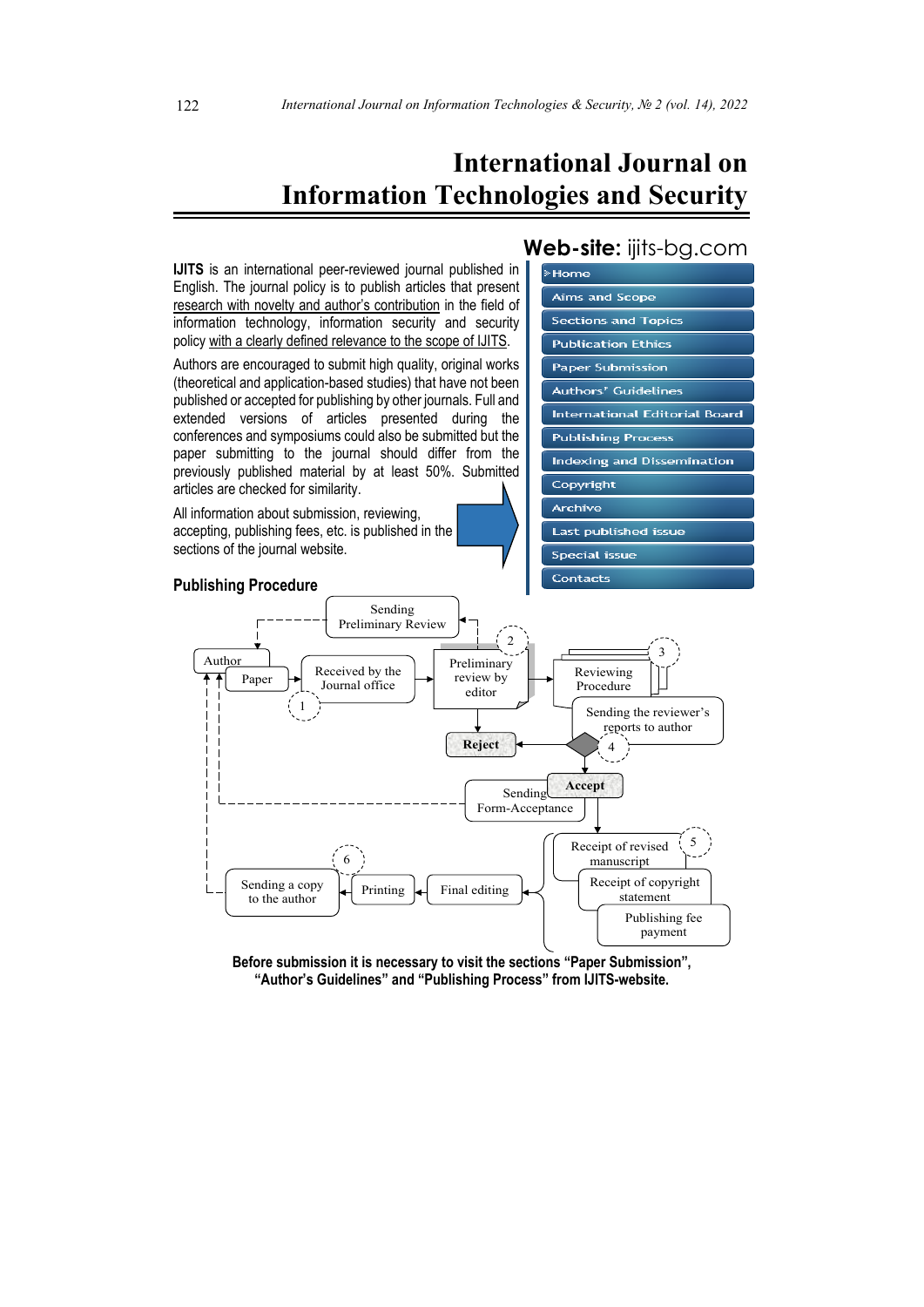### **Sections and Topics**

Please, visit URL[: https://ijits-bg.com/sections-and-topics](https://ijits-bg.com/sections-and-topics)

### **Manuscript Sending**

- The Corresponding Author must send by e-mail to the addres[s rrom@tu-sofia.bg](mailto:rrom@tu-sofia.bg)
	- **Manuscript** (in MS Word only) prepared by using *IJITS-TEMPLATE* (section "Authors' Guidelines") and 8-12 pages long. "Review Articles" and long papers will be refused.
	- **Submission Form** which is correct completed (*IJITS-Submission Form* could be downloaded by visiting section "Paper Submission" of the web-site).

#### **Manuscript Reviewing, Acceptance and Copyright**

According to the "Publishing procedure" each submitted manuscript will be evaluated in two steps:

- $\checkmark$  Preliminary review by Editor verification that the basic requirements are met.
- **Double-blind review** by two independent reviewers (experts in the field) and the corresponding author will be informed for the result. A third reviewer could be used if the first two reviews have quite different statements concerning acceptance.

The corresponding author will be informed about decision at each step, and if the article is accepted, an **Acceptance Form** for filling in and returning will be sent. In this case author(s) will be asked to transfer **copyright** of the article to the publisher (section in the Acceptance Form). This transfer is required for dissemination the issues of the journal in printed and electronic version to the libraries and scientific databases (see the last page). **Article Processing Charge (APC)** is 10 EUR per page and will be indicated in the Acceptance Form.

### **Statistics**